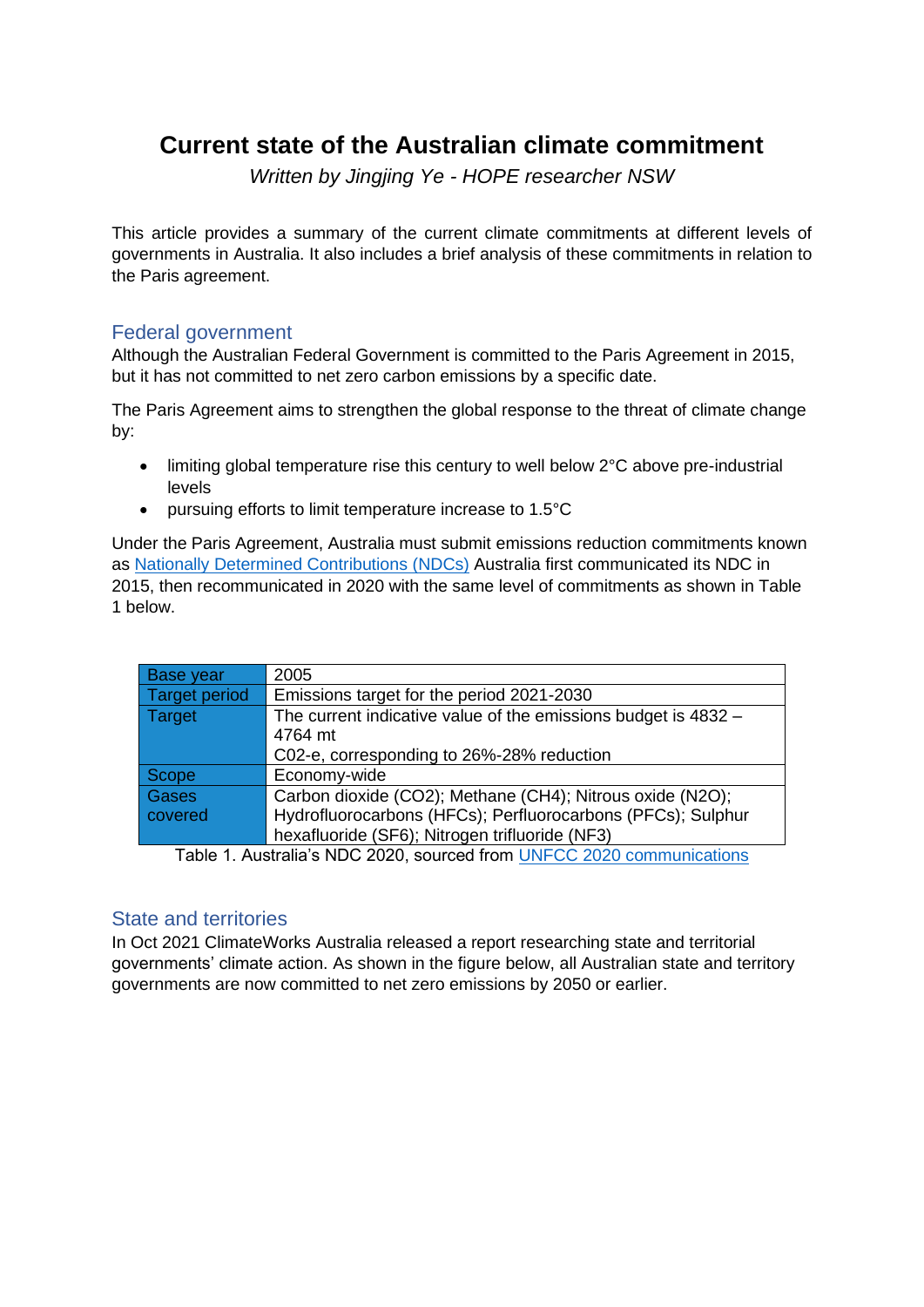| <b>NSW</b> |                                | $\blacktriangledown$ 50%       |                               |                 | <b>NET ZERO</b> |
|------------|--------------------------------|--------------------------------|-------------------------------|-----------------|-----------------|
| <b>QLD</b> |                                | $\blacktriangledown$ 30%       |                               |                 | <b>NET ZERO</b> |
| <b>VIC</b> | 28-33%<br>$\blacktriangledown$ | 45-50%<br>$\blacktriangledown$ |                               |                 | <b>NET ZERO</b> |
| <b>SA</b>  |                                | $\blacktriangledown$ 50% +     |                               |                 | <b>NET ZERO</b> |
| <b>TAS</b> | <b>ACHIEVED 2015</b>           |                                |                               |                 |                 |
| <b>WA</b>  |                                |                                |                               |                 | <b>NET ZERO</b> |
| <b>ACT</b> | $\times 50 - 60\%$             |                                | $\blacktriangledown$ 90 - 95% | <b>NET ZERO</b> |                 |
| <b>NT</b>  |                                |                                |                               |                 | <b>NET ZERO</b> |

Figure 1. Subnational governments' commitment, source [SBS news](https://www.sbs.com.au/news/the-federal-government-is-yet-to-commit-to-net-zero-by-2050-what-about-the-states/914d70c9-8731-4b98-85fc-f8413a18a546)

ClimateWorks modelled pathways for Australia to reach net zero emissions in order to achieve the goals of the Paris Agreement. The modelling shows that this decade needs to be one of transformational action if these goals are to be achieved. Emissions need to be reduced rapidly, and net zero emissions achieved well before 2050.



Figure 2. Key findings of the report, [source ClimateWorks report](https://www.climateworksaustralia.org/resource/state-and-territory-climate-action-leading-policies-and-programs-in-australia/)

Despite the progress in state and territory climate action, this report highlights much more needs to be done in this decade to meet the goals of the Paris agreement. The figure below shows ClimateWorks modelled 2030 targets aligned to 2°C and 1.5°C of warming, respectively. By 2030 the Australian annual emissions need to reduce by 48%-53% in the 2°C scenario and reduce by 74% in 1.5°C scenario. However as shown in Figure 2, current state and territory 2030 emissions reduction commitments only translate to 37% to 42% below 2005 levels Australia-wide.